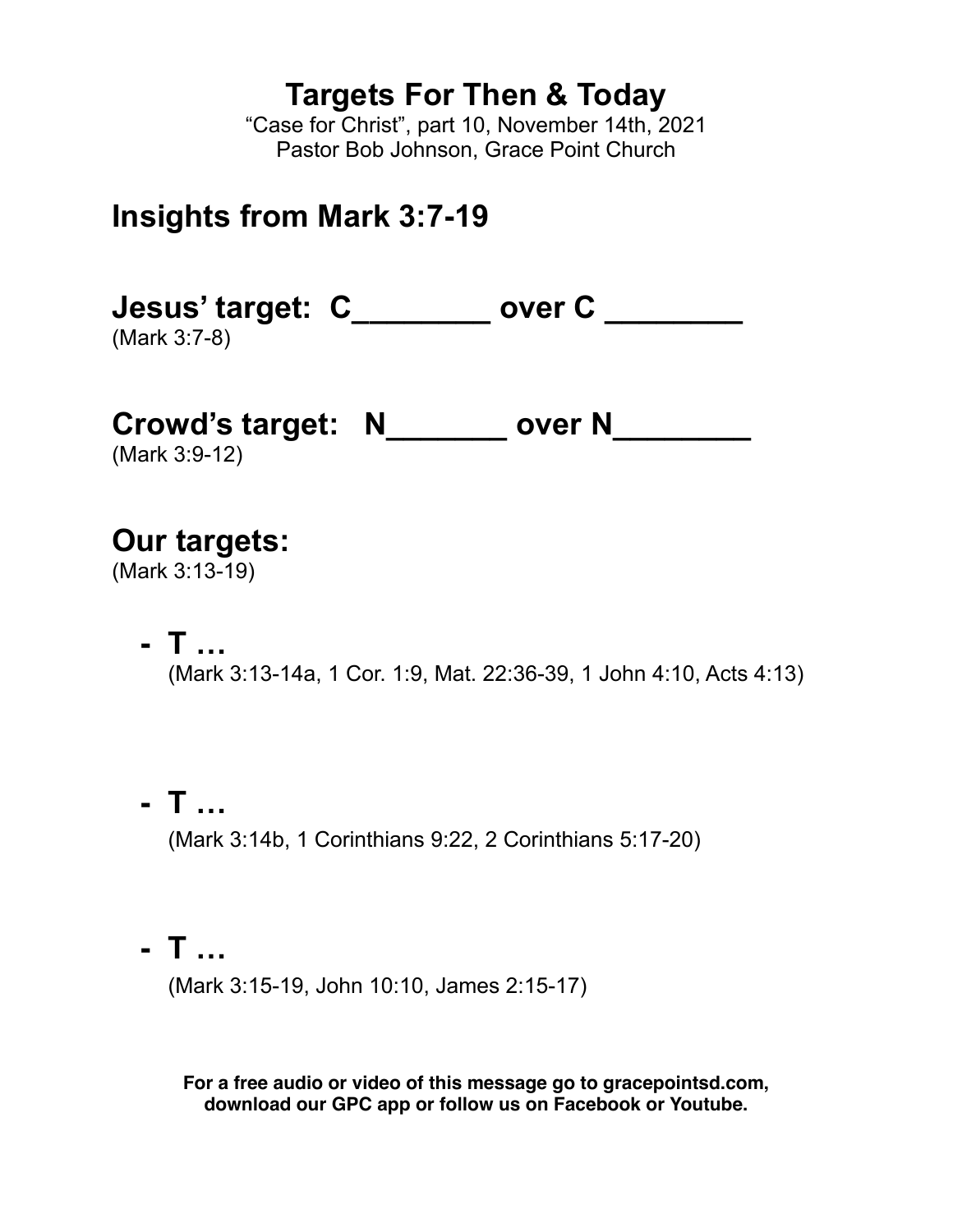# **This Week's Discussion Guide (part 9):**

Welcome to our last week of our 10 week study and discussion of the Gospel of Mark. As we take a break from our weekly Bible study and discussion, let's all look forward to resuming our study of the gospel of Mark starting the week of January 9th :).

# **Getting Started:**

Last Sunday morning at GPC, we looked at Mark 3:7-19.

One of the last things Bob mentioned was the list of the twelve disciples in Mark 3:14-19 and how the order was not insignificant. Speaking of a list of names in a certain order, if you have siblings, what 'birth order' are you?

How do you think where you landed on the 'kid list' impacted your upbringing? If you were an only child, what was that like?

From Mark 3:7-8, we saw how Jesus avoided escalating the current conflict with the Pharisees by withdrawing for a period of time. Speaking of conflict, we have all had our share. What are some lessons or insights regarding engaging and resolving conflict that are helpful to remember before the next situation shows up? What have you learned about yourself regarding conflict?

Can you think of a potential conflict that you chose to withdraw from? If so, why did you choose to not engage the situation? Are you still glad you withdrew?

One of the targets Jesus encouraged his followers to pursue in Mark 3:14 was telling others the Good News of the Gospel.

Speaking of sharing good news, what good news have you shared or heard recently that put a smile on your face or caused someone else to smile?

As we now turn our attention and discussion to God's Word, let's re-read Mark 3:7-19.

From last Sunday's message, what are some thoughts or certain words or verses that stood out to you?

# **Discussion Together:**

As a follower of Jesus, it is great news that God desires to forgive us and free us to live a life with Him of power and purpose.

How do the following verses remind us about how God is at work in our lives? Romans 8:26-27, Hebrews 4:12, John 10:27-28, Acts 1:8

Which of these verses are most helpful to you in pursing the three targets mentioned in last Sunday's message: spending time with Jesus, telling others the good news of Jesus and helping others live a transformed life?